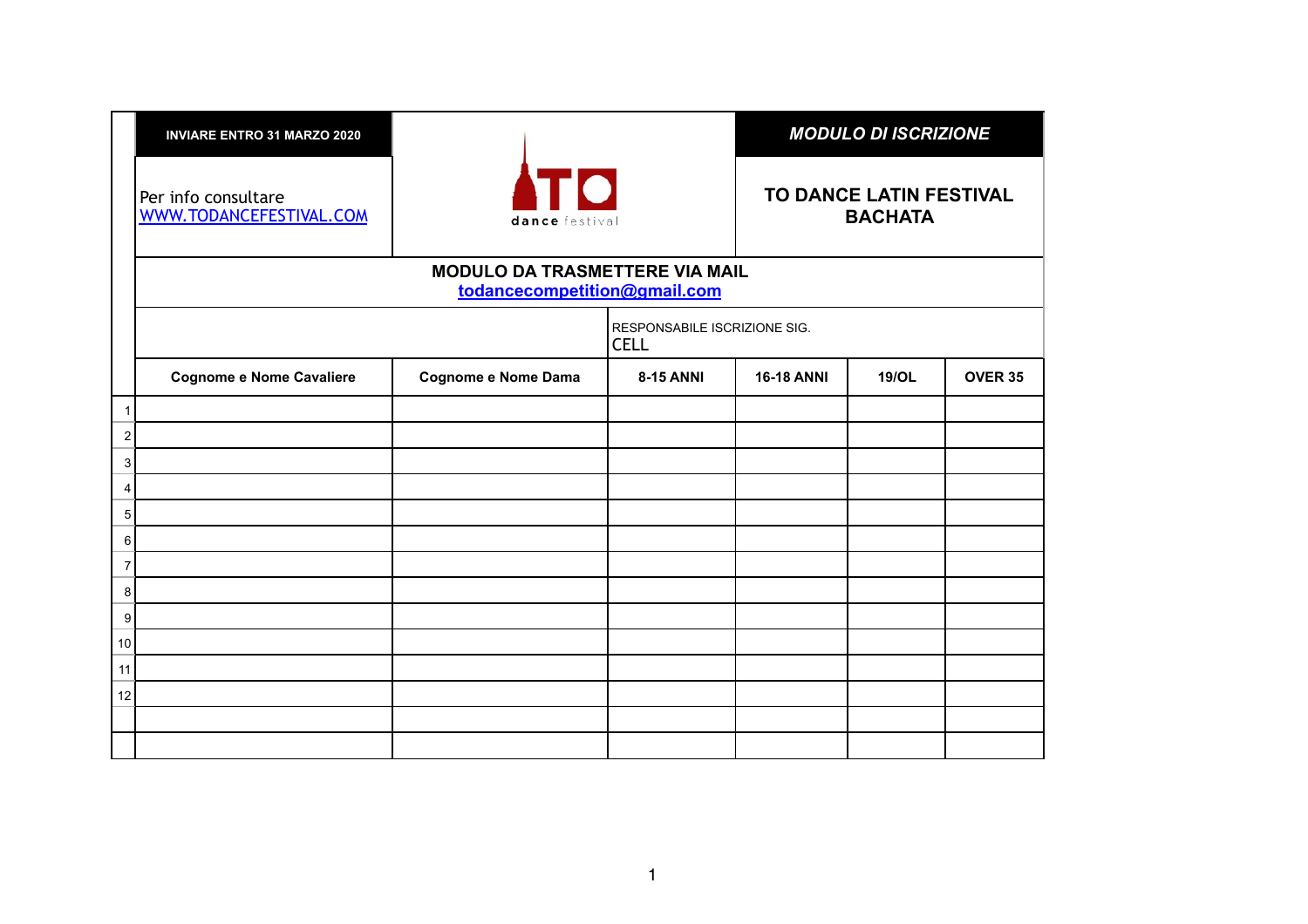|              | <b>INVIARE ENTRO 31 MARZO 2020</b>                        |                     |                                                                       |                                                    | <b>MODULO DI ISCRIZIONE</b>                                                            |
|--------------|-----------------------------------------------------------|---------------------|-----------------------------------------------------------------------|----------------------------------------------------|----------------------------------------------------------------------------------------|
|              | Per info consultare<br>WWW.TODANCEFESTIVAL.<br><b>COM</b> |                     | <b>ATIO</b><br>dance festival                                         |                                                    | <b>TO DANCE LATIN</b><br><b>FESTIVAL</b><br>U.B.O.F. (COPPIE E<br><b>GRUPPI IMPRO)</b> |
|              |                                                           |                     | <b>MODULO DA TRASMETTERE VIA MAIL</b><br>todancecompetition@gmail.com |                                                    |                                                                                        |
|              |                                                           |                     |                                                                       | <b>RESPONSABILE ISCRIZIONE SIG.</b><br><b>CELL</b> |                                                                                        |
|              | <b>Cognome e Nome Cavaliere</b>                           | Cognome e Nome Dama | <b>NOME GRUPPO</b>                                                    | <b>UNDER 17</b>                                    | OVER <sub>18</sub>                                                                     |
| $\mathbf{1}$ |                                                           |                     |                                                                       |                                                    |                                                                                        |
| 2            |                                                           |                     |                                                                       |                                                    |                                                                                        |
| 3            |                                                           |                     |                                                                       |                                                    |                                                                                        |
| 4            |                                                           |                     |                                                                       |                                                    |                                                                                        |
| 5            |                                                           |                     |                                                                       |                                                    |                                                                                        |
| 6            |                                                           |                     |                                                                       |                                                    |                                                                                        |
| 7            |                                                           |                     |                                                                       |                                                    |                                                                                        |
| 8            |                                                           |                     |                                                                       |                                                    |                                                                                        |
| 9            |                                                           |                     |                                                                       |                                                    |                                                                                        |
| 10           |                                                           |                     |                                                                       |                                                    |                                                                                        |
| 11           |                                                           |                     |                                                                       |                                                    |                                                                                        |
| 12           |                                                           |                     |                                                                       |                                                    |                                                                                        |
|              |                                                           |                     |                                                                       |                                                    |                                                                                        |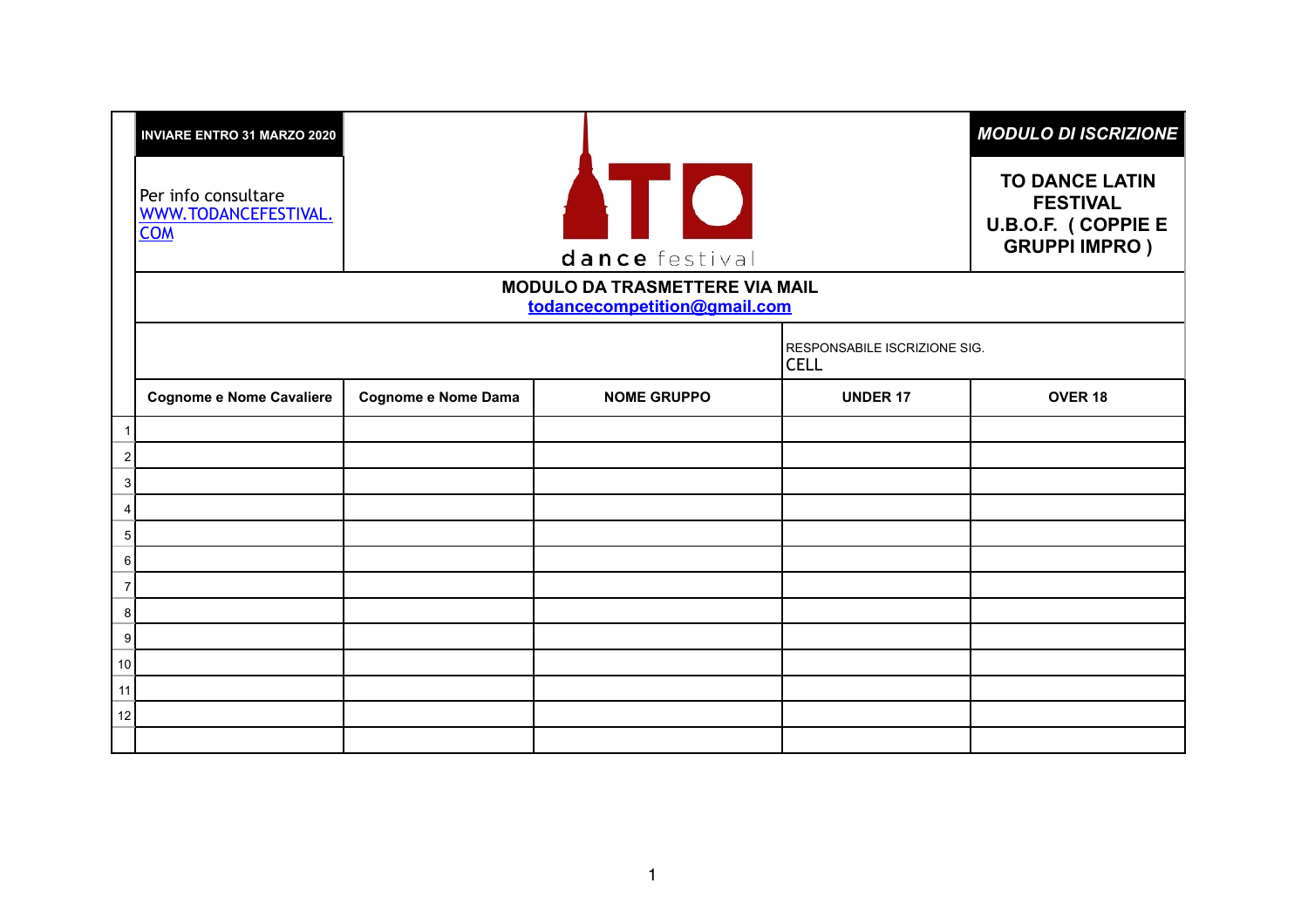|                     | <b>INVIARE ENTRO 31 MARZO 2020</b>             |                                                                       |                                  | <b>ODULO DI ISCRIZIOI</b>                                      |
|---------------------|------------------------------------------------|-----------------------------------------------------------------------|----------------------------------|----------------------------------------------------------------|
|                     | Per info consultare<br>WWW.TODANCEFESTIVAL.COM | <b>ATO</b><br>dance festival                                          |                                  | <b>TO DANCE</b><br><b>LATIN FESTIVAL</b><br><b>BACHATANAMA</b> |
|                     |                                                | <b>MODULO DA TRASMETTERE VIA MAIL</b><br>todancecompetition@gmail.com |                                  |                                                                |
|                     |                                                |                                                                       |                                  | RESPONSABILE ISCRIZION<br><b>CELL</b>                          |
|                     | <b>COGNOME</b>                                 | <b>NOME</b>                                                           | <b>CON TACONES (OVER)</b><br>18) | <b>SIN TACONES (OVER</b><br>18)                                |
| $\mathbf{1}$        |                                                |                                                                       |                                  |                                                                |
| 2                   |                                                |                                                                       |                                  |                                                                |
| 3                   |                                                |                                                                       |                                  |                                                                |
| $\overline{4}$<br>5 |                                                |                                                                       |                                  |                                                                |
| 6                   |                                                |                                                                       |                                  |                                                                |
| 7                   |                                                |                                                                       |                                  |                                                                |
| 8                   |                                                |                                                                       |                                  |                                                                |
| 9                   |                                                |                                                                       |                                  |                                                                |
| 10                  |                                                |                                                                       |                                  |                                                                |
| 11                  |                                                |                                                                       |                                  |                                                                |
| 12                  |                                                |                                                                       |                                  |                                                                |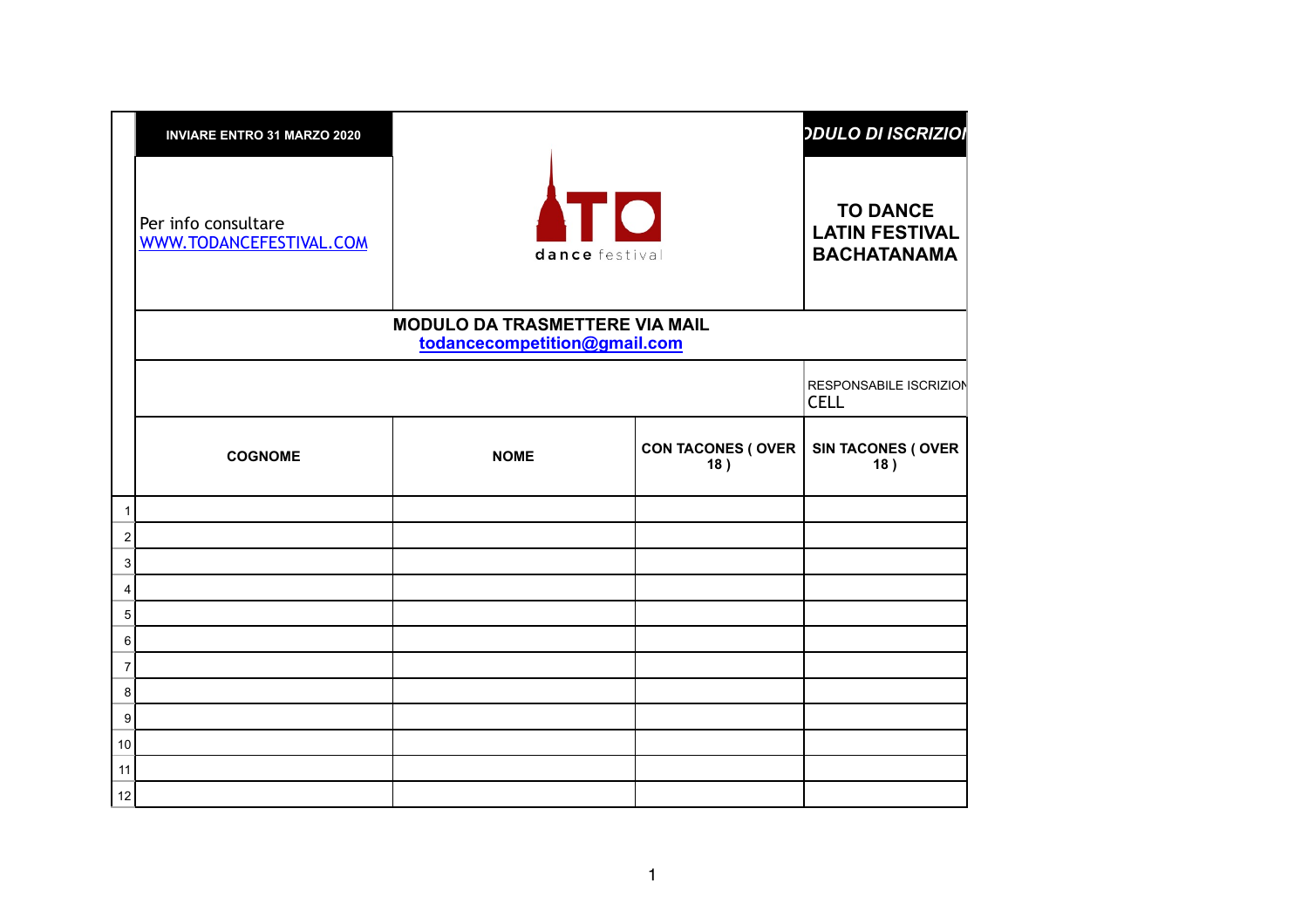|                | <b>INVIARE ENTRO VENERDI 31 MARZO 2020</b>  |                 |                 |                                                                       |                                                           |                                      | <b>MODULO DI ISCRIZIONE</b>                 |
|----------------|---------------------------------------------|-----------------|-----------------|-----------------------------------------------------------------------|-----------------------------------------------------------|--------------------------------------|---------------------------------------------|
|                | Per info consultare WWW.TODANCEFESTIVAL.COM |                 |                 | <b>ATO</b><br>dance festival                                          |                                                           |                                      | TO DANCE LATIN FESTIVAL<br><b>SALSANAMA</b> |
|                |                                             |                 |                 | <b>MODULO DA TRASMETTERE VIA MAIL</b><br>todancecompetition@gmail.com |                                                           |                                      |                                             |
|                |                                             |                 |                 | RESPONSABILE ISCRIZIONE SIG.                                          |                                                           |                                      |                                             |
|                |                                             |                 |                 | <b>CELL</b>                                                           |                                                           |                                      |                                             |
|                | <b>COGNOME E NOME</b>                       | <b>UNDER 13</b> | <b>UNDER 17</b> | <b>AMATEUR FIRST</b><br><b>TIME CON</b><br><b>TACONES</b>             | <b>AMATEUR FIRST</b><br><b>TIME SIN</b><br><b>TACONES</b> | <b>AMATEUR CON</b><br><b>TACONES</b> | <b>AMATEUR SIN</b><br><b>TACONES</b>        |
|                |                                             |                 |                 |                                                                       |                                                           |                                      |                                             |
| $\overline{a}$ |                                             |                 |                 |                                                                       |                                                           |                                      |                                             |
| 3              |                                             |                 |                 |                                                                       |                                                           |                                      |                                             |
| 4              |                                             |                 |                 |                                                                       |                                                           |                                      |                                             |
| 5              |                                             |                 |                 |                                                                       |                                                           |                                      |                                             |
| 6              |                                             |                 |                 |                                                                       |                                                           |                                      |                                             |
| 7              |                                             |                 |                 |                                                                       |                                                           |                                      |                                             |
| 8              |                                             |                 |                 |                                                                       |                                                           |                                      |                                             |
| 9              |                                             |                 |                 |                                                                       |                                                           |                                      |                                             |
| 10             |                                             |                 |                 |                                                                       |                                                           |                                      |                                             |
| 11             |                                             |                 |                 |                                                                       |                                                           |                                      |                                             |
| 12             |                                             |                 |                 |                                                                       |                                                           |                                      |                                             |
| 13             |                                             |                 |                 |                                                                       |                                                           |                                      |                                             |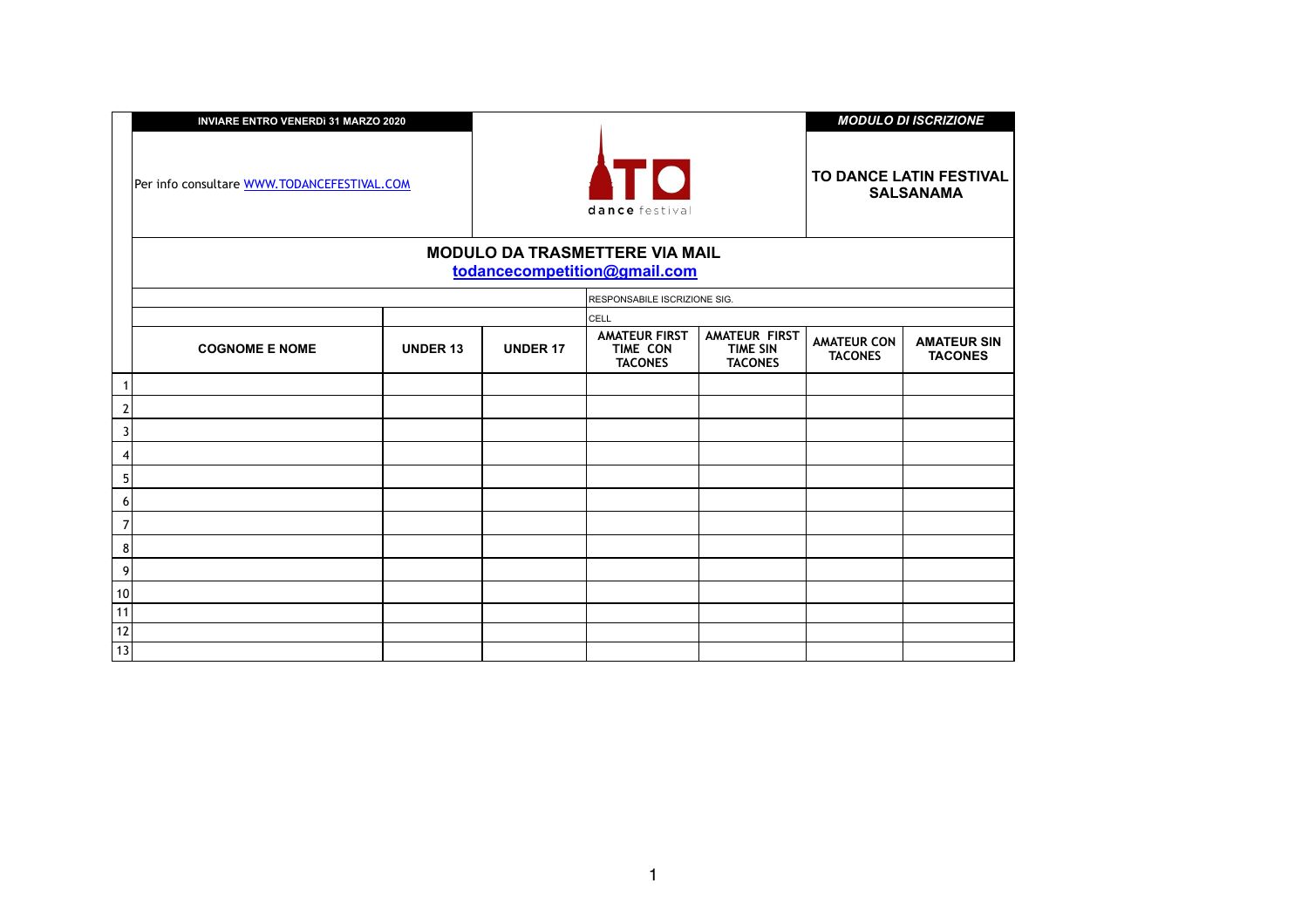| <b>I.RE ENTRO VENERDì 31 MARZO</b> |  |
|------------------------------------|--|
|                                    |  |
|                                    |  |

**Per info consultare [WWW.TODANCEFESTIVA](http://www.todancefestival.com) L.COM**



## **TO DANCE LATIN FESTIVAL ITALY SALSA SUMMIT**

### **MODULO DA TRASMETTERE VIA MAIL [todancecompetition@gmail.com](mailto:todancecompetition@gmail.com)**

|                  |                                           |                             | <b>RESPONSABILE ISCRIZIONE SIG.</b> |               |    |                 |      |             |              |           |                    |              |            |                    |                   |
|------------------|-------------------------------------------|-----------------------------|-------------------------------------|---------------|----|-----------------|------|-------------|--------------|-----------|--------------------|--------------|------------|--------------------|-------------------|
|                  |                                           |                             | <b>CELL</b>                         |               |    |                 |      |             |              |           |                    |              |            |                    |                   |
|                  |                                           |                             |                                     |               |    |                 |      |             |              |           | <b>SALSA SHINE</b> |              |            |                    |                   |
|                  |                                           |                             |                                     | <b>COPPIE</b> |    |                 |      | <b>SOLO</b> |              |           |                    |              | <b>DUO</b> |                    |                   |
|                  | <b>Cognome e Nome</b><br><b>Cavaliere</b> | $ $ Cognome e Nome Dama $ $ | UNDER<br>15                         | $16-18$       | 19 | OVER OVER<br>35 | 8/15 | $16 - 18$   | <b>19 OL</b> | 8/15<br>F | 8/15<br>M          | $16-18$<br>F | 16/18<br>M | <b>19 OL</b><br>F. | <b>19 OL</b><br>M |
|                  |                                           |                             |                                     |               |    |                 |      |             |              |           |                    |              |            |                    |                   |
| $\boldsymbol{2}$ |                                           |                             |                                     |               |    |                 |      |             |              |           |                    |              |            |                    |                   |
| 3                |                                           |                             |                                     |               |    |                 |      |             |              |           |                    |              |            |                    |                   |
|                  |                                           |                             |                                     |               |    |                 |      |             |              |           |                    |              |            |                    |                   |
| 5 <sup>1</sup>   |                                           |                             |                                     |               |    |                 |      |             |              |           |                    |              |            |                    |                   |
| 6                |                                           |                             |                                     |               |    |                 |      |             |              |           |                    |              |            |                    |                   |
| 7                |                                           |                             |                                     |               |    |                 |      |             |              |           |                    |              |            |                    |                   |
| 8                |                                           |                             |                                     |               |    |                 |      |             |              |           |                    |              |            |                    |                   |
| 9                |                                           |                             |                                     |               |    |                 |      |             |              |           |                    |              |            |                    |                   |
| 10               |                                           |                             |                                     |               |    |                 |      |             |              |           |                    |              |            |                    |                   |
| 11               |                                           |                             |                                     |               |    |                 |      |             |              |           |                    |              |            |                    |                   |
| 12               |                                           |                             |                                     |               |    |                 |      |             |              |           |                    |              |            |                    |                   |
| 13               |                                           |                             |                                     |               |    |                 |      |             |              |           |                    |              |            |                    |                   |

## **INODULO DI ISCRIZIONE**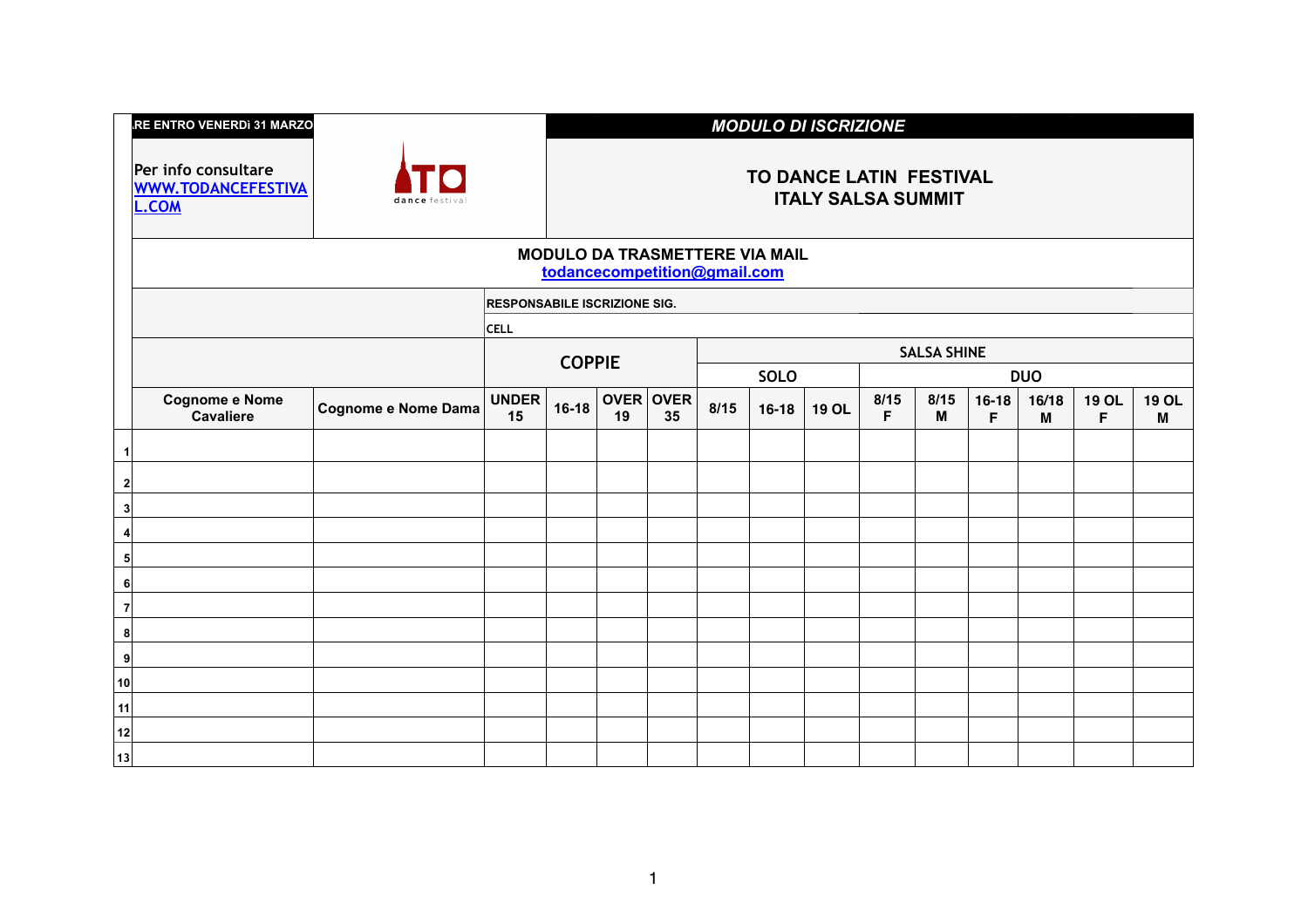# **INVIARE ENTRO VENERDì 31 MARZO 2020** *MODULO DI ISCRIZIONE*

## **TO DANCE LATIN FESTIVAL ITALY SALSA SUMMIT**

### **RE VIA MAIL** <u>mail.com</u>

|                | <b>RE ENTRO VENERDI 31 MARZO</b><br>Per info consultare<br><b>WWW.TODANCEFESTIVA</b><br>L.COM | TO<br>dance festival |                             |                                                      | <b>MODULO L</b>               |
|----------------|-----------------------------------------------------------------------------------------------|----------------------|-----------------------------|------------------------------------------------------|-------------------------------|
|                |                                                                                               |                      |                             | <b>MODULO DA TRASMETTEI</b><br>todancecompetition@gl |                               |
|                |                                                                                               |                      |                             | <b>RESPONSABILE ISCRIZIONE SIG.</b>                  |                               |
|                |                                                                                               |                      | <b>CELL</b>                 |                                                      |                               |
|                |                                                                                               |                      |                             | <b>COPPIE PRO AM</b>                                 |                               |
|                | <b>Cognome e Nome</b><br><b>Cavaliere</b>                                                     | Cognome e Nome Dama  | <b>SALSA</b><br><b>LADY</b> | <b>SALSA</b><br><b>MAN</b>                           | <b>BACHATA</b><br><b>LADY</b> |
| 1              |                                                                                               |                      |                             |                                                      |                               |
| 2              |                                                                                               |                      |                             |                                                      |                               |
| 3              |                                                                                               |                      |                             |                                                      |                               |
| 4              |                                                                                               |                      |                             |                                                      |                               |
| 5              |                                                                                               |                      |                             |                                                      |                               |
| 6              |                                                                                               |                      |                             |                                                      |                               |
| $\overline{7}$ |                                                                                               |                      |                             |                                                      |                               |
| 8              |                                                                                               |                      |                             |                                                      |                               |
| 9              |                                                                                               |                      |                             |                                                      |                               |
| 10             |                                                                                               |                      |                             |                                                      |                               |

| <b>COPPIE PRO AM</b>       |                        |                                     |                                     | <b>DUO PRO AM</b>                                |                                                               |                                                               |  |  |
|----------------------------|------------------------|-------------------------------------|-------------------------------------|--------------------------------------------------|---------------------------------------------------------------|---------------------------------------------------------------|--|--|
| <b>SALSA</b><br><b>MAN</b> | <b>BACHATA</b><br>LADY | <b>BACHATA GENDER</b><br><b>MAN</b> | <b>SAME</b><br><b>SALSA</b><br>LADY | <b>SAME</b><br><b>GENDER</b><br><b>SALSA MAN</b> | <b>SAME</b><br><b>GENDER</b><br><b>BACHATA</b><br><b>LADY</b> | <b>SAME</b><br><b>GENDER B</b><br><b>ACHATA</b><br><b>MAN</b> |  |  |
|                            |                        |                                     |                                     |                                                  |                                                               |                                                               |  |  |
|                            |                        |                                     |                                     |                                                  |                                                               |                                                               |  |  |
|                            |                        |                                     |                                     |                                                  |                                                               |                                                               |  |  |
|                            |                        |                                     |                                     |                                                  |                                                               |                                                               |  |  |
|                            |                        |                                     |                                     |                                                  |                                                               |                                                               |  |  |
|                            |                        |                                     |                                     |                                                  |                                                               |                                                               |  |  |
|                            |                        |                                     |                                     |                                                  |                                                               |                                                               |  |  |
|                            |                        |                                     |                                     |                                                  |                                                               |                                                               |  |  |
|                            |                        |                                     |                                     |                                                  |                                                               |                                                               |  |  |
|                            |                        |                                     |                                     |                                                  |                                                               |                                                               |  |  |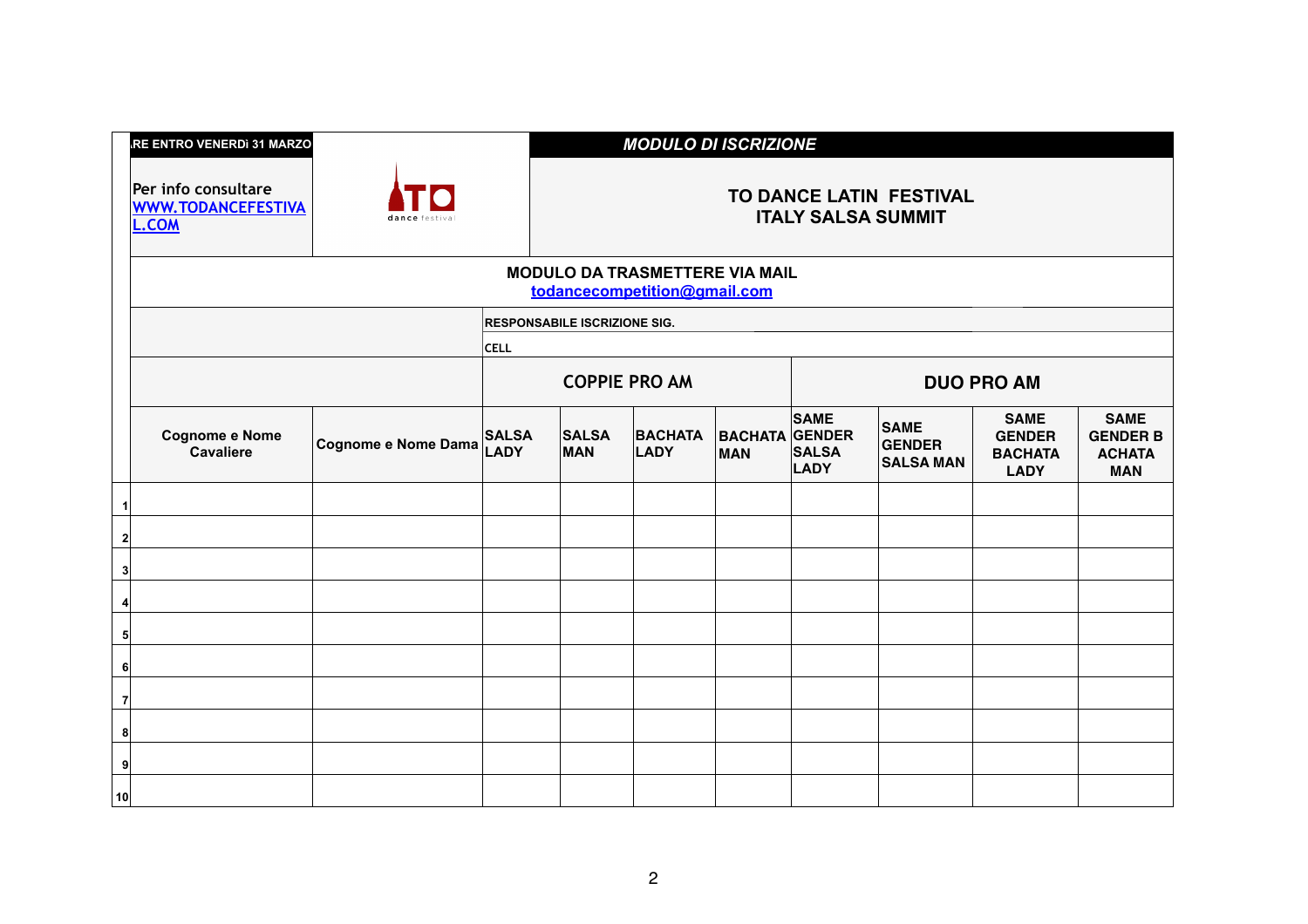| <b>INVIARE ENTRO VENERDI 31 MARZO 2020</b>     |                                                                                                                | <b>MODULO DI ISCRIZIONE</b>                        |                     |
|------------------------------------------------|----------------------------------------------------------------------------------------------------------------|----------------------------------------------------|---------------------|
| Per info consultare<br>WWW.TODANCEFESTIVAL.COM | dance festiva                                                                                                  | TO DANCE LATIN FESTIVAL<br><b>SS9 STARS GRUPPI</b> |                     |
|                                                | MODULO DA TRASMETTERE VIA MAIL todancecompetition@gmail.com<br>COMPILARE UN MODULO PER OGNI UNITA' COMPETITIVA |                                                    |                     |
| <b>TITOLO SHOW:</b>                            |                                                                                                                | <b>RESPONSABILE ISCRIZIONE SIG. MASO SERENA</b>    |                     |
| <b>Cognome e Nome</b>                          | <b>Cognome e Nome</b>                                                                                          | <b>Cognome Nome</b>                                | <b>Cognome Nome</b> |
| 1                                              |                                                                                                                |                                                    |                     |
| $\overline{2}$<br>$\overline{3}$               |                                                                                                                |                                                    |                     |
| 4                                              |                                                                                                                |                                                    |                     |
| 5                                              |                                                                                                                |                                                    |                     |
| 6                                              |                                                                                                                |                                                    |                     |
| $\overline{7}$                                 |                                                                                                                |                                                    |                     |
| $\bf 8$                                        |                                                                                                                |                                                    |                     |
| $\boldsymbol{9}$                               |                                                                                                                |                                                    |                     |
| 10                                             |                                                                                                                |                                                    |                     |
| 11                                             |                                                                                                                |                                                    |                     |
| 12                                             |                                                                                                                |                                                    |                     |
| 13                                             |                                                                                                                |                                                    |                     |
| 14                                             |                                                                                                                |                                                    |                     |
| 15<br>16                                       |                                                                                                                |                                                    |                     |
| 17                                             |                                                                                                                |                                                    |                     |
| 18                                             |                                                                                                                |                                                    |                     |
| 19                                             |                                                                                                                |                                                    |                     |
| 20                                             |                                                                                                                |                                                    |                     |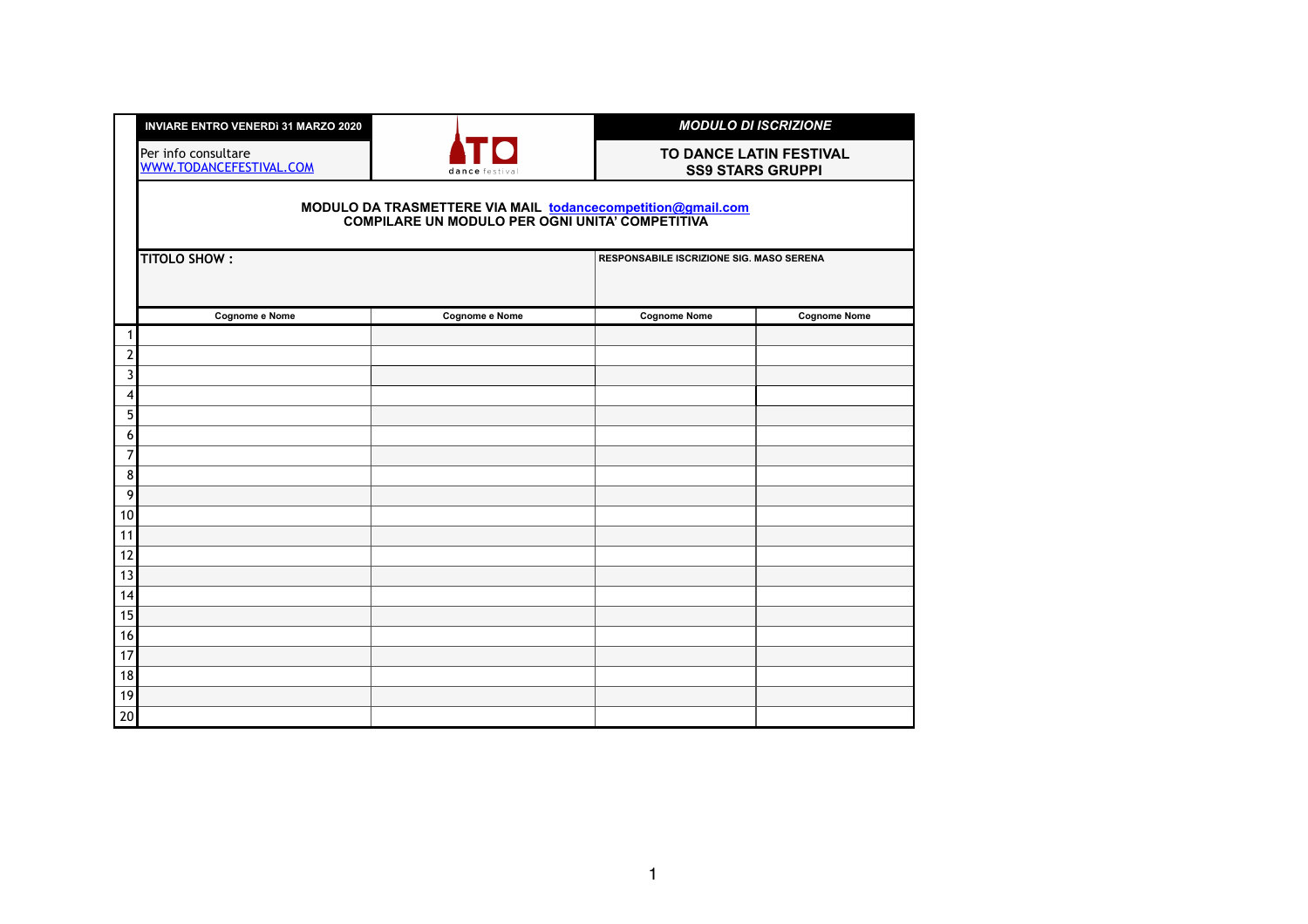|                | <b>INVIARE ENTRO VENERDI 31 MARZO 2020</b>     |                                                                                                                |                                     | <b>MODULO DI ISCRIZIONE</b>                        |
|----------------|------------------------------------------------|----------------------------------------------------------------------------------------------------------------|-------------------------------------|----------------------------------------------------|
|                | Per info consultare<br>WWW.TODANCEFESTIVAL.COM | dance festiva                                                                                                  |                                     | TO DANCE LATIN FESTIVAL<br><b>SS9 STARS GRUPPI</b> |
|                |                                                | MODULO DA TRASMETTERE VIA MAIL todancecompetition@gmail.com<br>COMPILARE UN MODULO PER OGNI UNITA' COMPETITIVA |                                     |                                                    |
|                | <b>TITOLO SHOW:</b>                            |                                                                                                                | <b>RESPONSABILE ISCRIZIONE SIG.</b> |                                                    |
|                | <b>Cognome e Nome</b>                          | <b>Cognome e Nome</b>                                                                                          | <b>Cognome Nome</b>                 | <b>Cognome Nome</b>                                |
| 1              |                                                |                                                                                                                |                                     |                                                    |
| $\mathbf{2}$   |                                                |                                                                                                                |                                     |                                                    |
| 3              |                                                |                                                                                                                |                                     |                                                    |
| 4<br>5         |                                                |                                                                                                                |                                     |                                                    |
| 6              |                                                |                                                                                                                |                                     |                                                    |
| $\overline{7}$ |                                                |                                                                                                                |                                     |                                                    |
| 8 <sup>1</sup> |                                                |                                                                                                                |                                     |                                                    |
| 9              |                                                |                                                                                                                |                                     |                                                    |
| 10             |                                                |                                                                                                                |                                     |                                                    |
| 11             |                                                |                                                                                                                |                                     |                                                    |
| 12             |                                                |                                                                                                                |                                     |                                                    |
| 13             |                                                |                                                                                                                |                                     |                                                    |
| 14             |                                                |                                                                                                                |                                     |                                                    |
| 15             |                                                |                                                                                                                |                                     |                                                    |
| 16             |                                                |                                                                                                                |                                     |                                                    |
| 17             |                                                |                                                                                                                |                                     |                                                    |
| 18<br>19       |                                                |                                                                                                                |                                     |                                                    |
| $20\,$         |                                                |                                                                                                                |                                     |                                                    |
|                |                                                |                                                                                                                |                                     |                                                    |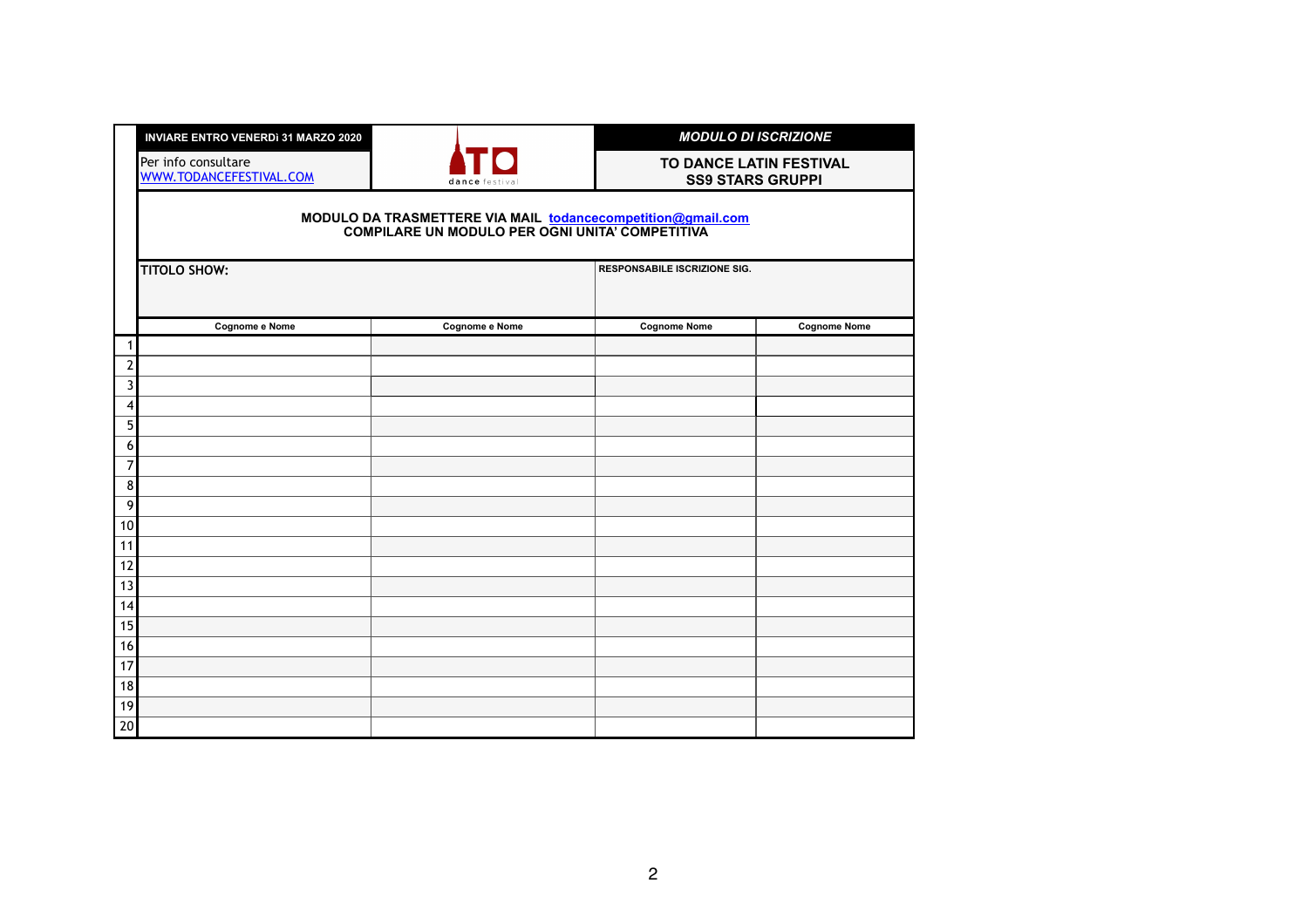|                     | <b>INVIARE ENTRO VENERDI 31 MARZO 2020</b>     |                                                                                                                | <b>MODULO DI ISCRIZIONE</b>                        |                     |  |  |
|---------------------|------------------------------------------------|----------------------------------------------------------------------------------------------------------------|----------------------------------------------------|---------------------|--|--|
|                     | Per info consultare<br>WWW.TODANCEFESTIVAL.COM | dance festiva                                                                                                  | TO DANCE LATIN FESTIVAL<br><b>SS9 STARS GRUPPI</b> |                     |  |  |
|                     |                                                | MODULO DA TRASMETTERE VIA MAIL todancecompetition@gmail.com<br>COMPILARE UN MODULO PER OGNI UNITA' COMPETITIVA |                                                    |                     |  |  |
|                     | <b>TITOLO SHOW:</b>                            |                                                                                                                | <b>RESPONSABILE ISCRIZIONE SIG.</b>                |                     |  |  |
|                     | <b>Cognome e Nome</b>                          | <b>Cognome e Nome</b>                                                                                          | <b>Cognome Nome</b>                                | <b>Cognome Nome</b> |  |  |
| 1                   |                                                |                                                                                                                |                                                    |                     |  |  |
| $\mathbf{2}$        |                                                |                                                                                                                |                                                    |                     |  |  |
| $\mathfrak{Z}$<br>4 |                                                |                                                                                                                |                                                    |                     |  |  |
| 5                   |                                                |                                                                                                                |                                                    |                     |  |  |
| 6                   |                                                |                                                                                                                |                                                    |                     |  |  |
| $\overline{7}$      |                                                |                                                                                                                |                                                    |                     |  |  |
| $\bf 8$             |                                                |                                                                                                                |                                                    |                     |  |  |
| $\boldsymbol{9}$    |                                                |                                                                                                                |                                                    |                     |  |  |
| 10                  |                                                |                                                                                                                |                                                    |                     |  |  |
| 11                  |                                                |                                                                                                                |                                                    |                     |  |  |
| 12                  |                                                |                                                                                                                |                                                    |                     |  |  |
| 13                  |                                                |                                                                                                                |                                                    |                     |  |  |
| 14                  |                                                |                                                                                                                |                                                    |                     |  |  |
| 15                  |                                                |                                                                                                                |                                                    |                     |  |  |
| 16                  |                                                |                                                                                                                |                                                    |                     |  |  |
| 17                  |                                                |                                                                                                                |                                                    |                     |  |  |
| 18<br>19            |                                                |                                                                                                                |                                                    |                     |  |  |
| 20                  |                                                |                                                                                                                |                                                    |                     |  |  |
|                     |                                                |                                                                                                                |                                                    |                     |  |  |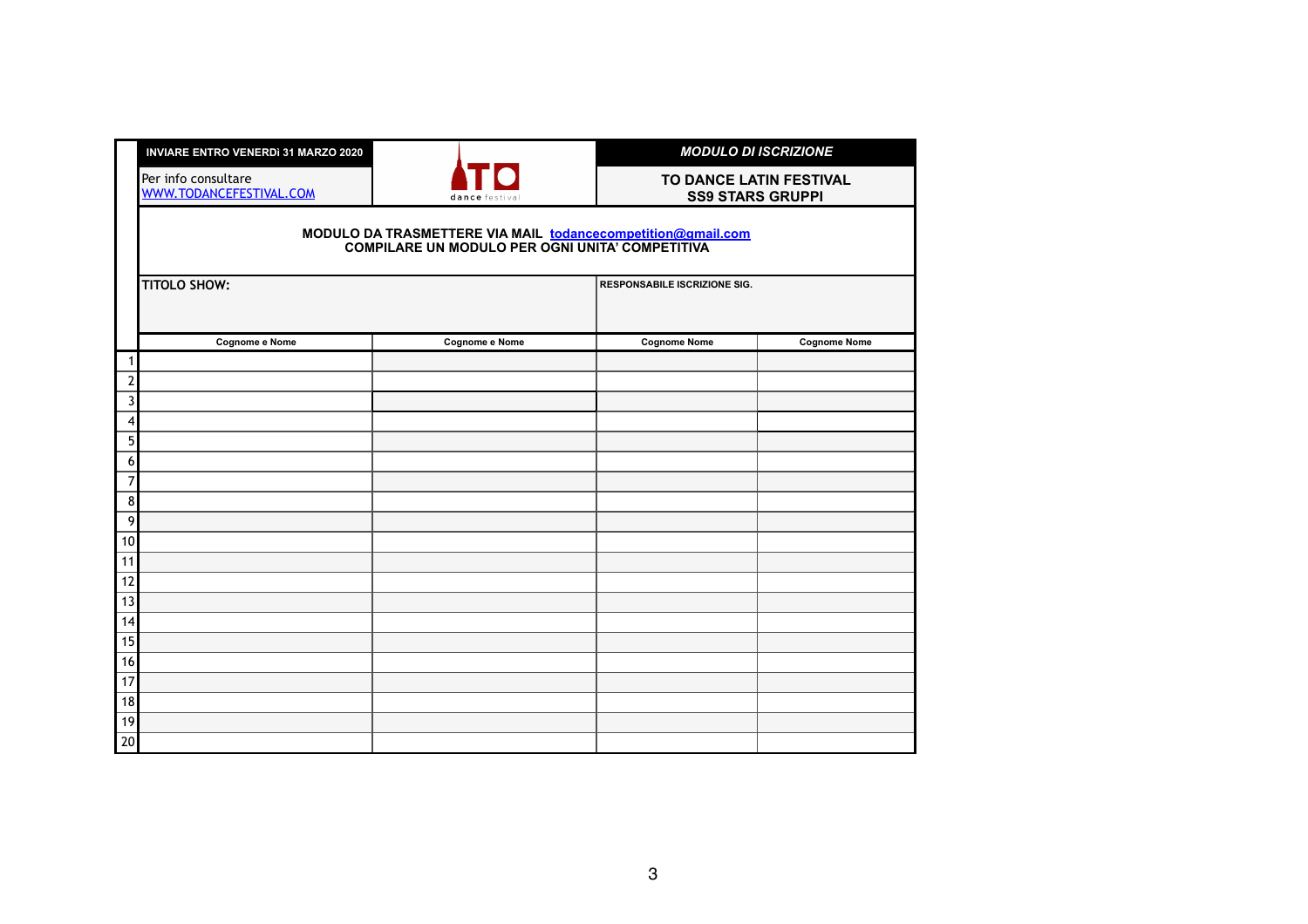|                     | <b>INVIARE ENTRO VENERDI 31 MARZO 20120</b>    |                                                                                                                |                                     | <b>MODULO DI ISCRIZIONE</b> |
|---------------------|------------------------------------------------|----------------------------------------------------------------------------------------------------------------|-------------------------------------|-----------------------------|
|                     | Per info consultare<br>WWW.TODANCEFESTIVAL.COM | dance festiva                                                                                                  | <b>SS9 STARS GRUPPI</b>             | TO DANCE LATIN FESTIVAL     |
|                     |                                                | MODULO DA TRASMETTERE VIA MAIL todancecompetition@gmail.com<br>COMPILARE UN MODULO PER OGNI UNITA' COMPETITIVA |                                     |                             |
|                     | <b>TITOLO SHOW:</b>                            |                                                                                                                | <b>RESPONSABILE ISCRIZIONE SIG.</b> |                             |
|                     | <b>Cognome e Nome</b>                          | <b>Cognome e Nome</b>                                                                                          | <b>Cognome Nome</b>                 | <b>Cognome Nome</b>         |
| 1                   |                                                |                                                                                                                |                                     |                             |
| $\overline{2}$<br>3 |                                                |                                                                                                                |                                     |                             |
| 4                   |                                                |                                                                                                                |                                     |                             |
| 5 <sup>1</sup>      |                                                |                                                                                                                |                                     |                             |
| 6                   |                                                |                                                                                                                |                                     |                             |
| $\overline{7}$      |                                                |                                                                                                                |                                     |                             |
| 8 <sup>1</sup>      |                                                |                                                                                                                |                                     |                             |
| $\overline{9}$      |                                                |                                                                                                                |                                     |                             |
| 10                  |                                                |                                                                                                                |                                     |                             |
| 11<br>12            |                                                |                                                                                                                |                                     |                             |
| 13                  |                                                |                                                                                                                |                                     |                             |
| 14                  |                                                |                                                                                                                |                                     |                             |
| 15                  |                                                |                                                                                                                |                                     |                             |
| 16                  |                                                |                                                                                                                |                                     |                             |
| 17                  |                                                |                                                                                                                |                                     |                             |
| 18                  |                                                |                                                                                                                |                                     |                             |
| 19                  |                                                |                                                                                                                |                                     |                             |
| 20                  |                                                |                                                                                                                |                                     |                             |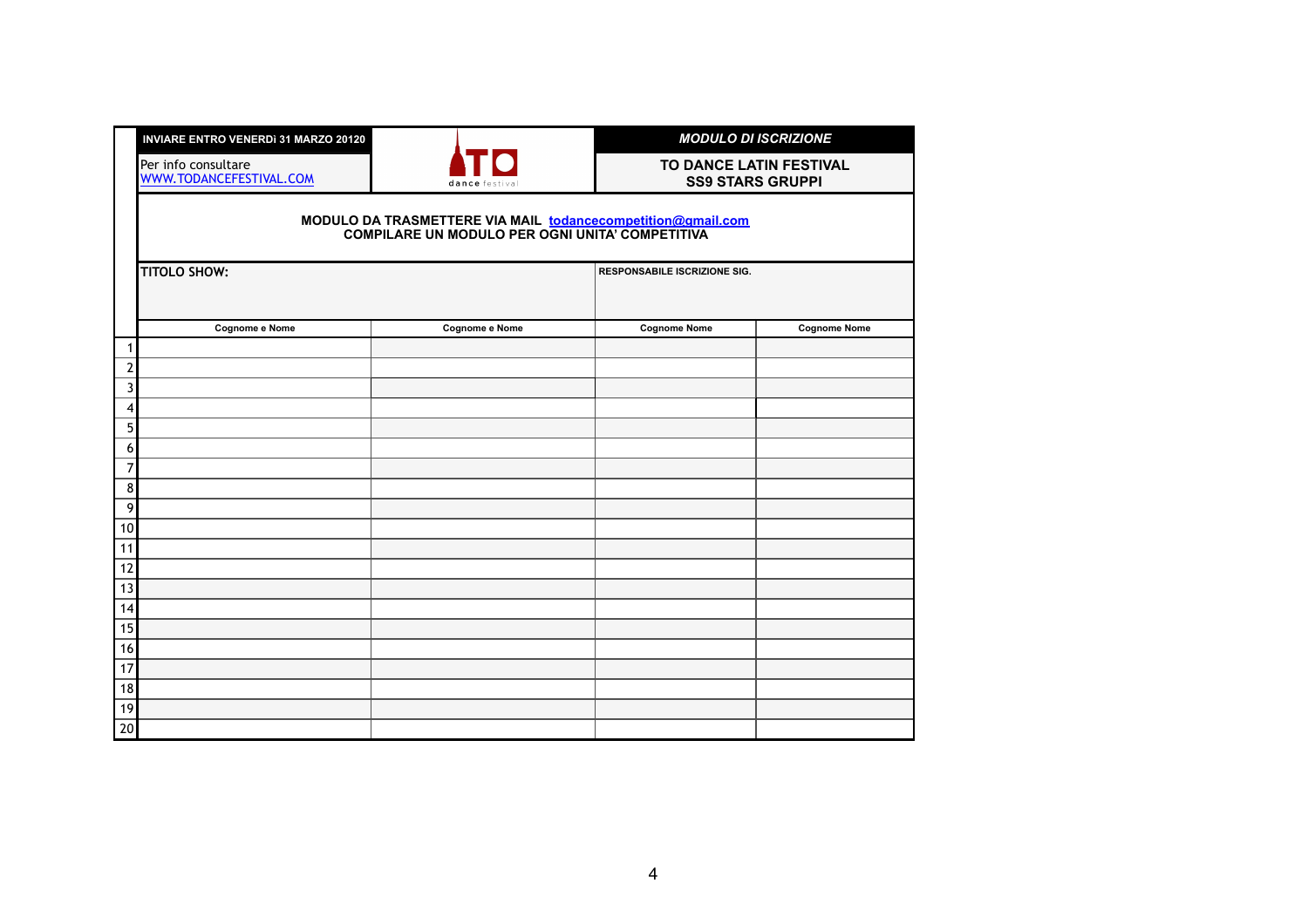|                                | <b>INVIARE ENTRO VENERDì 31 MARZO 2020</b>                                                                     |                       | <b>MODULO DI ISCRIZIONE</b>         |                         |  |
|--------------------------------|----------------------------------------------------------------------------------------------------------------|-----------------------|-------------------------------------|-------------------------|--|
|                                | Per info consultare<br>WWW.TODANCEFESTIVAL.COM                                                                 | dance festiva         | TO DANCE LATIN FESTIVAL             | <b>SS9 STARS GRUPPI</b> |  |
|                                | MODULO DA TRASMETTERE VIA MAIL todancecompetition@gmail.com<br>COMPILARE UN MODULO PER OGNI UNITA' COMPETITIVA |                       |                                     |                         |  |
|                                | <b>TITOLO SHOW</b>                                                                                             |                       | <b>RESPONSABILE ISCRIZIONE SIG.</b> |                         |  |
|                                | Cognome e Nome                                                                                                 | <b>Cognome e Nome</b> | <b>Cognome Nome</b>                 | <b>Cognome Nome</b>     |  |
| $\mathbf 1$                    |                                                                                                                |                       |                                     |                         |  |
| $\overline{2}$<br>$\mathbf{3}$ |                                                                                                                |                       |                                     |                         |  |
| 4                              |                                                                                                                |                       |                                     |                         |  |
| 5 <sup>1</sup>                 |                                                                                                                |                       |                                     |                         |  |
| 6                              |                                                                                                                |                       |                                     |                         |  |
| $\overline{7}$                 |                                                                                                                |                       |                                     |                         |  |
| $\bf 8$                        |                                                                                                                |                       |                                     |                         |  |
| $\overline{9}$                 |                                                                                                                |                       |                                     |                         |  |
| 10                             |                                                                                                                |                       |                                     |                         |  |
| 11<br>12                       |                                                                                                                |                       |                                     |                         |  |
| 13                             |                                                                                                                |                       |                                     |                         |  |
| 14                             |                                                                                                                |                       |                                     |                         |  |
| 15                             |                                                                                                                |                       |                                     |                         |  |
| 16                             |                                                                                                                |                       |                                     |                         |  |
| 17                             |                                                                                                                |                       |                                     |                         |  |
| 18                             |                                                                                                                |                       |                                     |                         |  |
| 19                             |                                                                                                                |                       |                                     |                         |  |
| 20                             |                                                                                                                |                       |                                     |                         |  |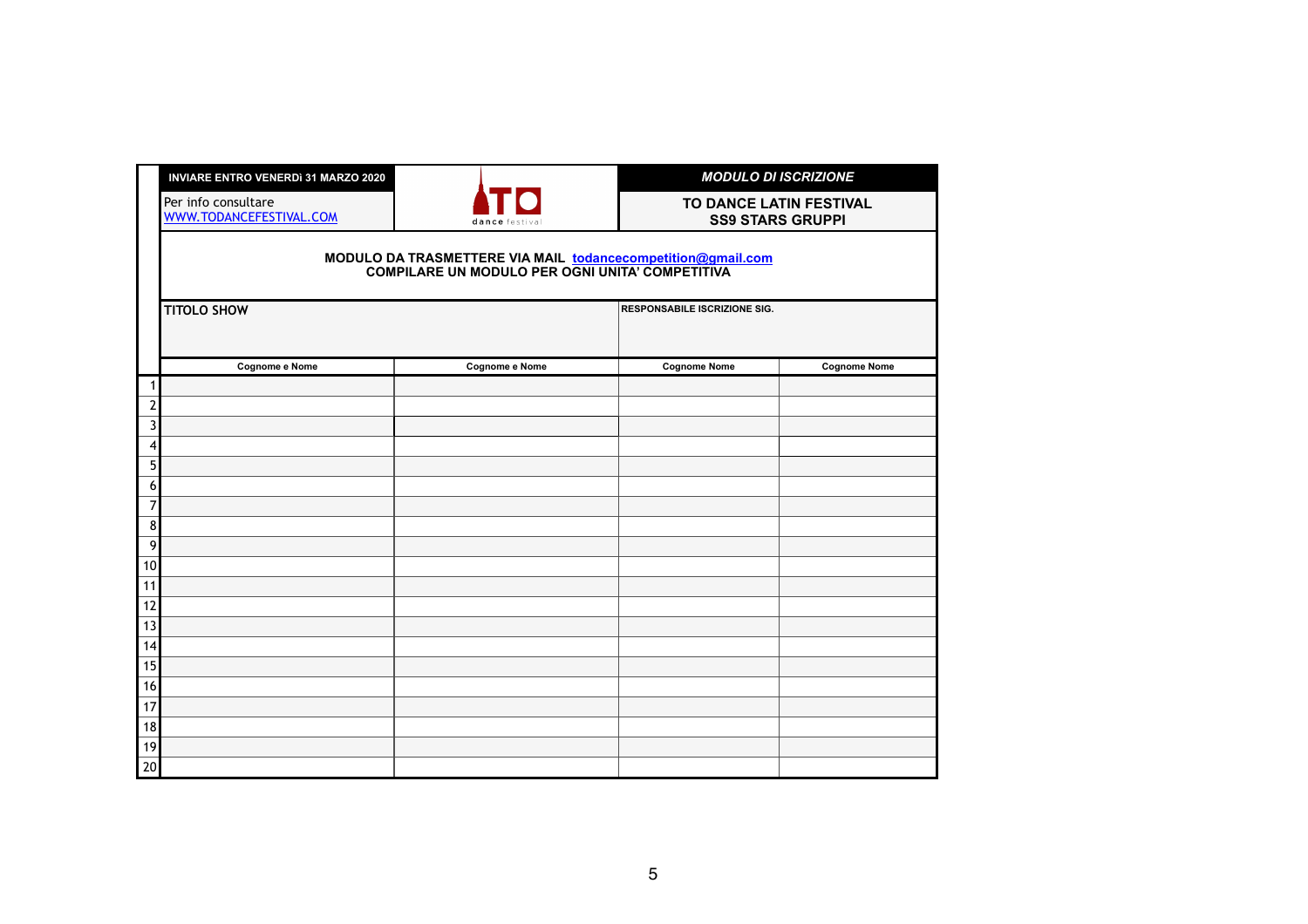|                                | <b>INVIARE ENTRO VENERDI 31 MARZO 2020</b>                                                                     |                       | <b>MODULO DI ISCRIZIONE</b>                        |                     |  |  |
|--------------------------------|----------------------------------------------------------------------------------------------------------------|-----------------------|----------------------------------------------------|---------------------|--|--|
|                                | Per info consultare<br>WWW.TODANCEFESTIVAL.COM                                                                 | dance festiva         | TO DANCE LATIN FESTIVAL<br>YO SOY DANIEL Y DESIREE |                     |  |  |
|                                | MODULO DA TRASMETTERE VIA MAIL todancecompetition@gmail.com<br>COMPILARE UN MODULO PER OGNI UNITA' COMPETITIVA |                       |                                                    |                     |  |  |
|                                | <b>TITOLO SHOW:</b>                                                                                            |                       | RESPONSABILE ISCRIZIONE SIG.                       |                     |  |  |
|                                | <b>Cognome e Nome</b>                                                                                          | <b>Cognome e Nome</b> | <b>Cognome Nome</b>                                | <b>Cognome Nome</b> |  |  |
| 1                              |                                                                                                                |                       |                                                    |                     |  |  |
| $\overline{2}$<br>$\mathbf{3}$ |                                                                                                                |                       |                                                    |                     |  |  |
| 4                              |                                                                                                                |                       |                                                    |                     |  |  |
| 5                              |                                                                                                                |                       |                                                    |                     |  |  |
| 6                              |                                                                                                                |                       |                                                    |                     |  |  |
| $\overline{7}$                 |                                                                                                                |                       |                                                    |                     |  |  |
| $\bf 8$                        |                                                                                                                |                       |                                                    |                     |  |  |
| 9                              |                                                                                                                |                       |                                                    |                     |  |  |
| 10                             |                                                                                                                |                       |                                                    |                     |  |  |
| 11<br>12                       |                                                                                                                |                       |                                                    |                     |  |  |
| 13                             |                                                                                                                |                       |                                                    |                     |  |  |
| 14                             |                                                                                                                |                       |                                                    |                     |  |  |
| 15                             |                                                                                                                |                       |                                                    |                     |  |  |
| 16                             |                                                                                                                |                       |                                                    |                     |  |  |
| 17                             |                                                                                                                |                       |                                                    |                     |  |  |
| 18                             |                                                                                                                |                       |                                                    |                     |  |  |
| 19                             |                                                                                                                |                       |                                                    |                     |  |  |
| 20                             |                                                                                                                |                       |                                                    |                     |  |  |